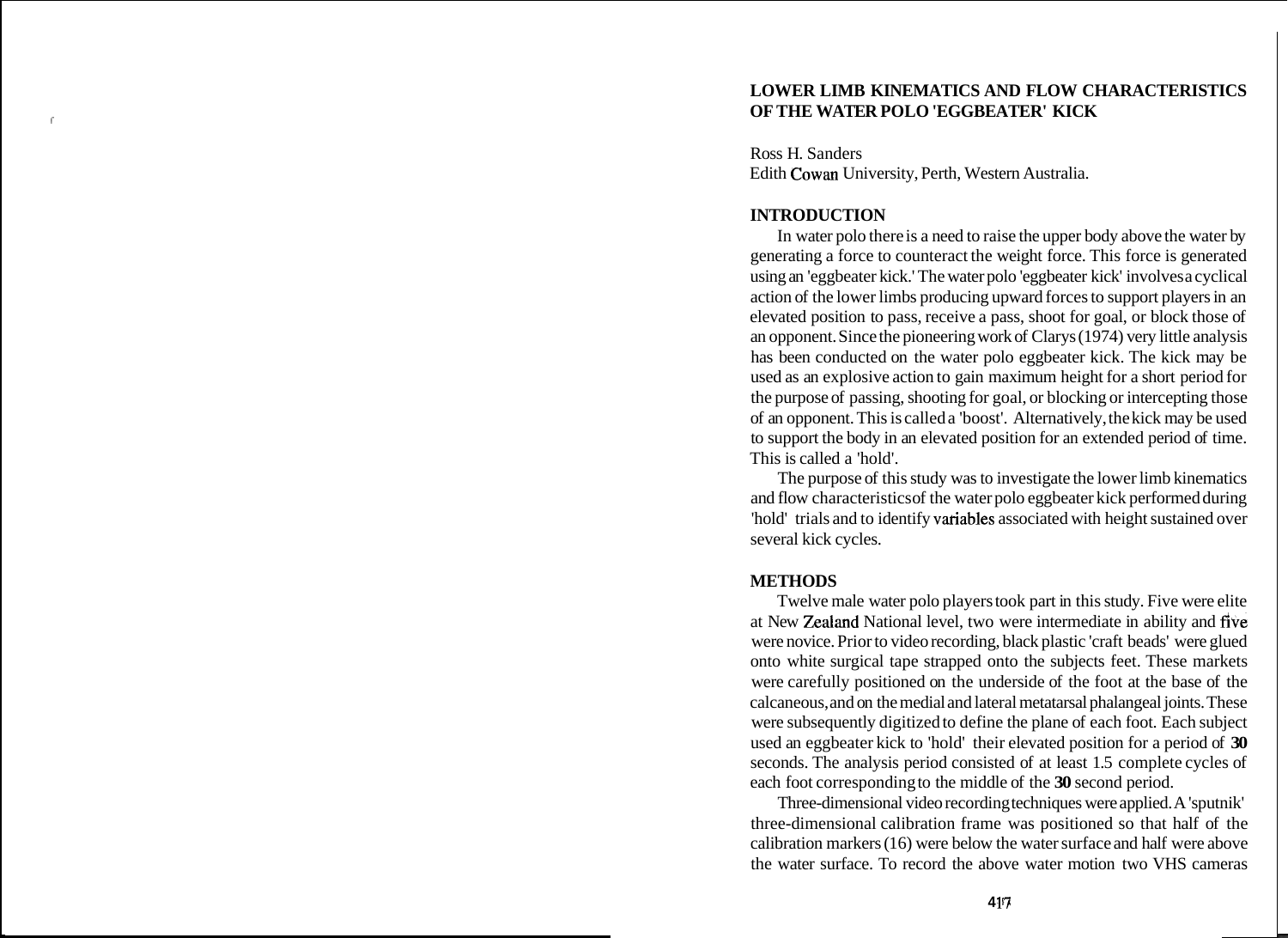were placed 8 meters from the center of the calibrated space at a height of lm above the water surface and with their axes at approximately 90 degrees. To record the below water motion two SVHS cameras were positioned behind underwater viewing windows at a depth of approximately 0.5m and approximately 6m from the center of the calibrated space. Their axes were at approximately 90 degrees. All cameras recorded the motion simultaneously at 50Hz.

The body segment endpoints and foot markers were digitized from the video recordings of each camera and input to a DLT direct linear transformation (Abdel-Aziz & Karara, **1971)** to determine the three dimensional coordinates. Separate calculations were performed for the above and below water views. A mathematical model was developed and coded into a FORTRAN computer program to determine the variables of interest.

The selection of variables to be analyzed was based on a qualitative model of factors that affect the height sustained. The goal is to sustain a height as great as possible. The height is dependent on the forces that can be generated in the upward direction to raise the body and the weight of the suspended mass acting downward. These forces could not be measured in this study. However, we know that the force generated by each foot is related to the surface area of the foot, the speed of its motion through the water and its coefficients of lift and drag. Players do no have control of the surface area of their feet but they do have control over the speed of the foot. Therefore, the speed of the foot was quantified as well as the direction and path of its motion resulting from the joint actions used. The joint actions were quantified in terms of the joint angle-time profiles and were also displayed as stick figures so that the technique characteristics of each player could be observed.

The coefficients of lift and drag of the feet are not known. However, we know that these vary according to the orientation of the foot with respect to the direction of water flow over the foot. It is expected that good performance is achieved by moving the foot through the water with a path and orientation that produces large forces in the upward direction. It is recognized that these paths and orientations are not achievable throughout the whole movement.

The orientation of the foot was described in terms of 'pitch' and 'sweepback' angles in a similar manner to that commonly used in studies of the hand in swimming (Schleihauf, **1979).** Pitch is the angle between the plane of the foot and the direction of water flow. The angle is positive when the water is striking the underside of the foot and negative when striking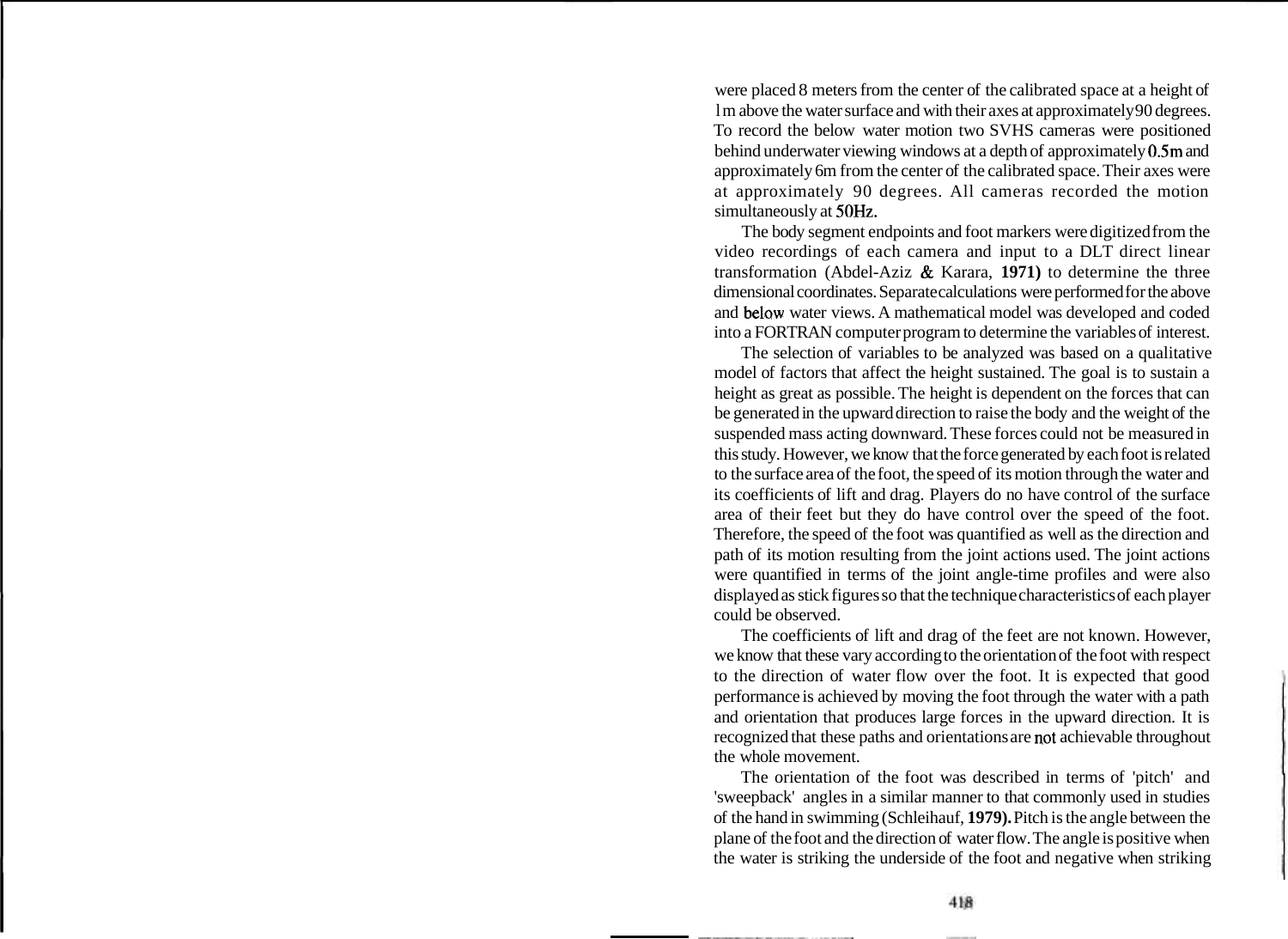the top of the foot. The plane of the foot was defined by the three markers attached on the base of the calcaneous, and the medial and lateral metatarsalphalangeal joints (Figure 1). Sweepback angle describes the direction of flow with respect to the foot. For example, if it is coming across the foot from the side of the big toe the sweepback angle is 0 degrees.

The flow velocity vector for the foot was determined by differentiating the position of the centre of the foot with respect to time. The x, y, and z coordinates of the foot centre were defined as the average of the **x,** y, and z foot landmark coordinates respectively. Errors in foot centre velocity due to digitizing was within 0.1 m.s-1 of the true value. The maximum error in pitch angle was 5 degrees.

#### **RESULTS**

The height of the vertex of the head that could be sustained by the players ranged from 0.22 m to 0.42 m. The feet moved in curved paths such that there were substantial contributions from movements in the vertical direction, antero-posterior direction and medio-lateral direction. The elite players' movements were more rounded than the novices. In particular, the elite players had much greater movements in the antero-posterior direction than the novices.

Three foot velocity variables were significantly related to height (p<0.05) and together accounted for 89 percent of the variance in height achieved. These were the mean of the squared foot velocity  $(r = 0.85)$ , and the percent contribution of the vertical and antero-posterior components of foot velocity ( $r = -0.72$  and  $r = 0.72$  respectively). Although there was a considerable contribution by the medio-lateral component to resultant foot velocity, the magnitude of this component was not related to height. For the group as a whole pitch angles were generally small throughout the kick cycle. The mean maximum pitch angle was 28 degrees **(SD** = 9 degrees) and the mean minimum pitch angle was - 13 degrees  $(SD = 8$  degrees).

> FERENCE RESIDENCE IN THE MANAGEMENT CONTROL and the most control with the state of the

Arthur Saint Communication of the Communication of the Communication of the Communication of the Communication of the Communication of the Communication of the Communication of the Communication of the Communication of the

 $\label{eq:3.1} (1 - 1) = \frac{1}{2} \left( \frac{1}{2} \sum_{i=1}^n \frac{1}{2} \left( \frac{1}{2} \sum_{i=1}^n \frac{1}{2} \right) \left( \frac{1}{2} \sum_{i=1}^n \frac{1}{2} \right) \right) \qquad \qquad \text{if} \quad \frac{1}{2} \sum_{i=1}^n \frac{1}{2} \sum_{i=1}^n \frac{1}{2} \left( \frac{1}{2} \sum_{i=1}^n \frac{1}{2} \sum_{i=1}^n \frac{1}{2} \right) \qquad \qquad \text{if} \quad$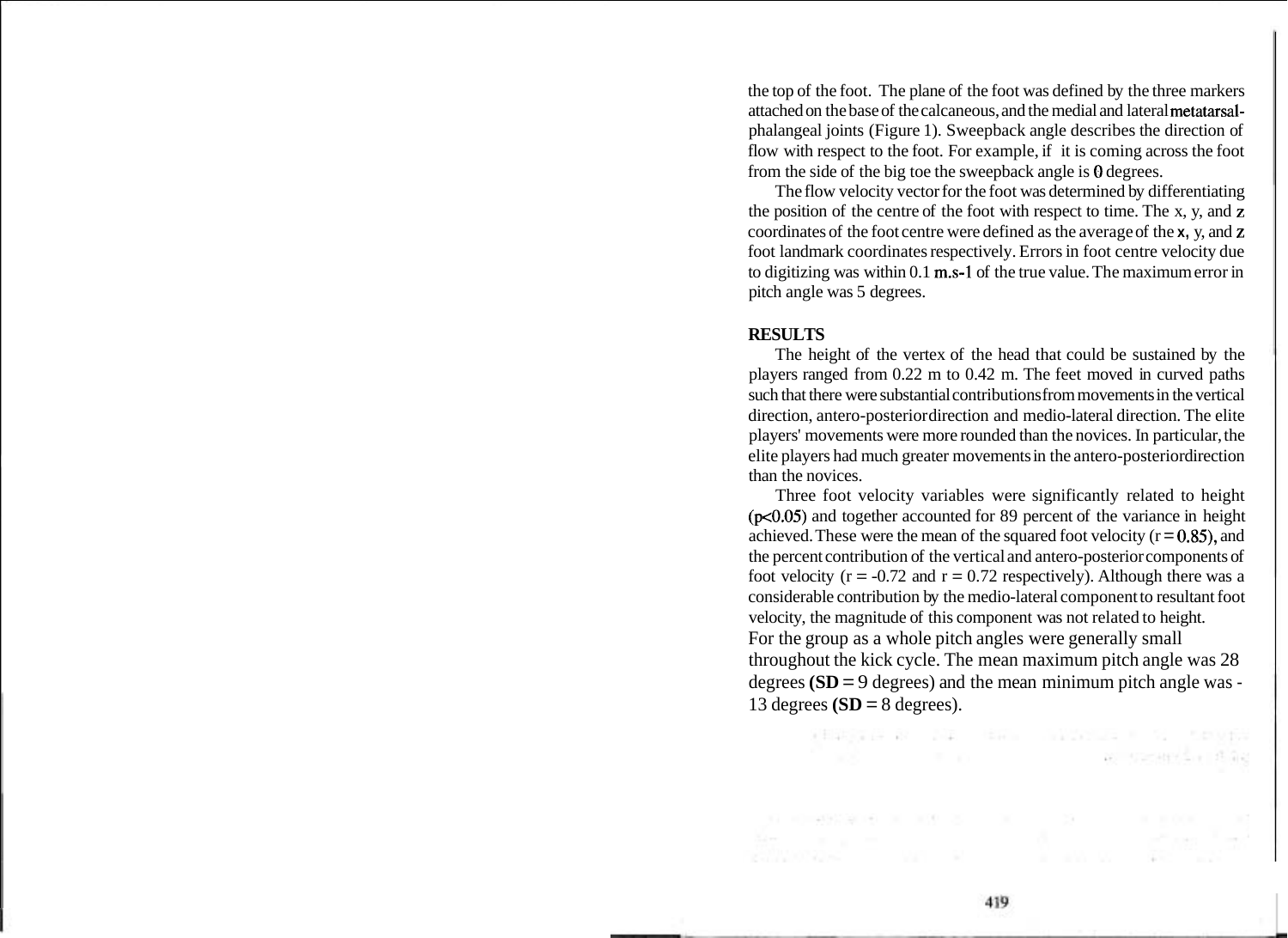

Figure 1. Sweepback angles (top) and the orientation of the foot with a pitch of 35 degrees for sweepback angles of 0/360, 90, 180, 270 degrees (bottom).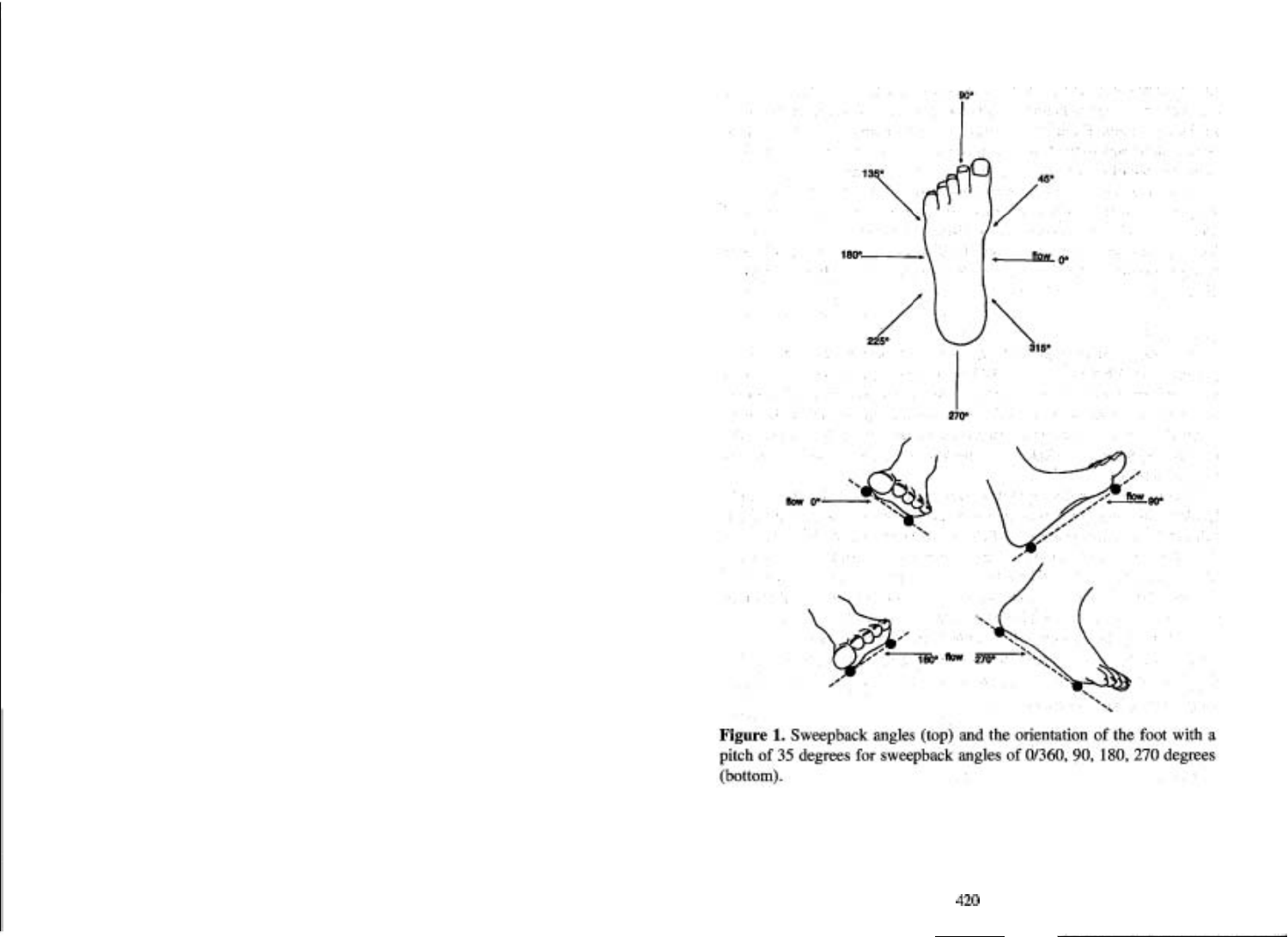

Figure 2. Pitch angles of the left foot of the players who sustained the greatest (top) and least (bottom) height.

Figure 2 shows the pitch angles of the left foot of the players who sustained the greatest and least height. The novice subject had a maximum positive pitch of about 50 degrees and a maximum negative pitch similar in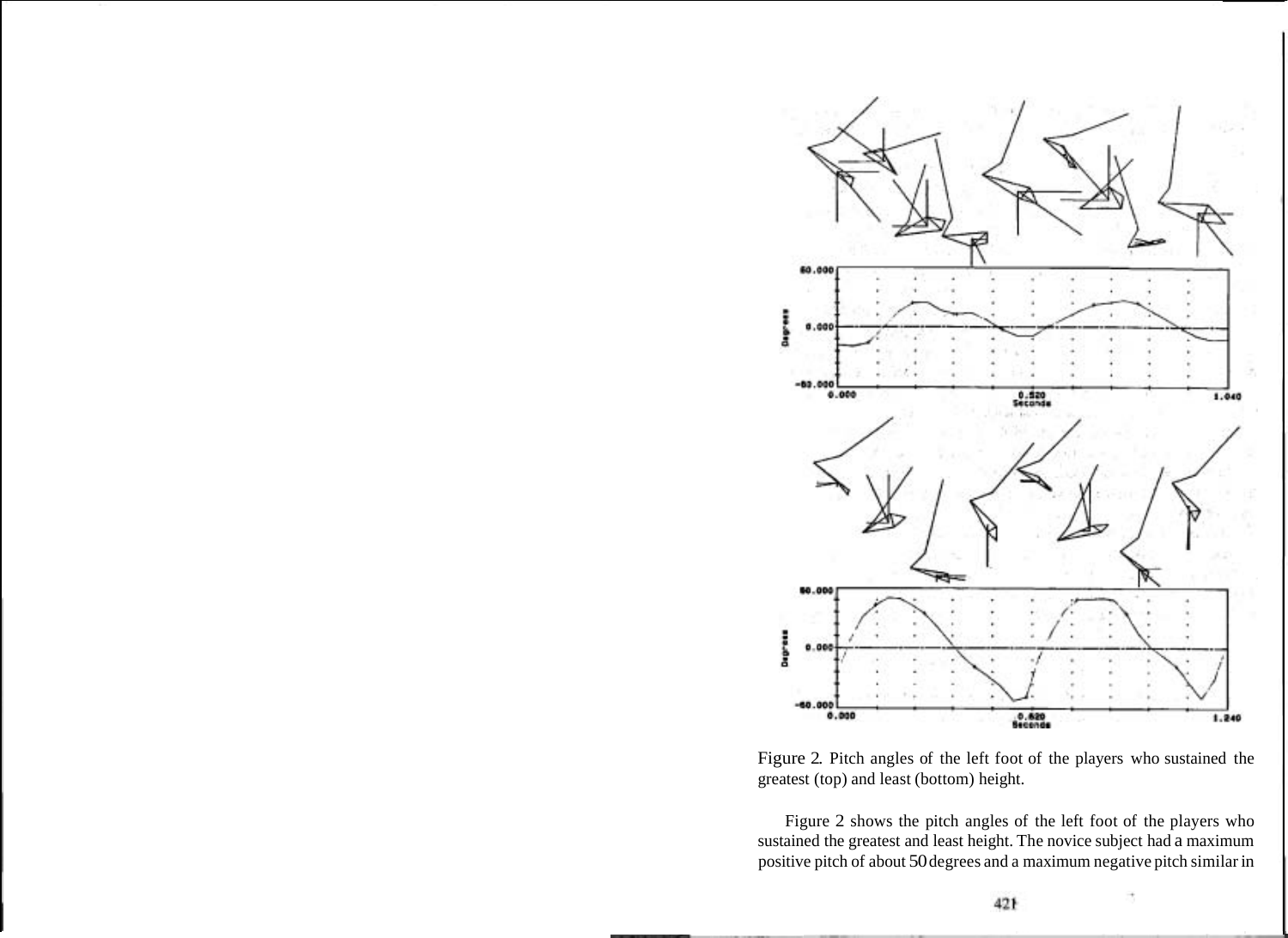magnitude. By contrast, the elite player used small angles of pitch throughout the cycle. The maximum positive pitch for the elite player was about  $26$ degrees and the maximum negative pitch for any cycle was less than 18 degrees.

The period of negative pitch was about *0.26s* for the novice player but considerably shorter for the elite player. The difference in magnitude and duration of negative pitch was related to the the magnitude of anteroposterior motion of the foot during knee flexion. The novice player moved the foot in a predominantly upward direction during knee flexion, thereby causing the flow to strike the top of the foot and producing downward forces. The elite player moved the foot backward during knee flexion. Thus, pitch angles were small and the downward forces were probably small.

Elite players maximized the period of positive pitch by dorsi flexing the feet during their forward motion, plantar flexing the feet during their backward motion, and everting the feet during the period of outward motion.

The flow was across the medial side of the foot, that is between *0* and *90* and *01360* and *270* degrees for at least *66%* of the cycle time. The short period of flow across the outside of the foot, that is between *90* and *270*  degrees, occurred late in period of knee flexion and early knee extension as the foot moved outward. Because the elite players everted the feet during the period of outward motion, pitch angles were small and positive for most of this period.

At the commencement of knee extension all players had the foot in a laterally rotated position. The foot rotated medially as it moved outward and forward. As a consequence the sweepback angle changed from *90* to *0*  degrees. The foot continued to rotate medially and moved inward and backward causing the sweepback angle to change from *01360* degrees to *270* degrees.

## **CONCLUSION**

The results indicated that foot speed is the most important factor contributing to performance in the eggbeater kick. It is also desirable to maximize the relative contribution of the antero-posterior motions and to minimize vertical motions. Players moved the feet in curved paths and orientated the feet to maintain small angles of positive pitch. The fact that players used small angles of pitch and had large horizontal components of foot velocity indicated that lift forces contributed greatly to forces in the upward direction.

## **REFERENCES**